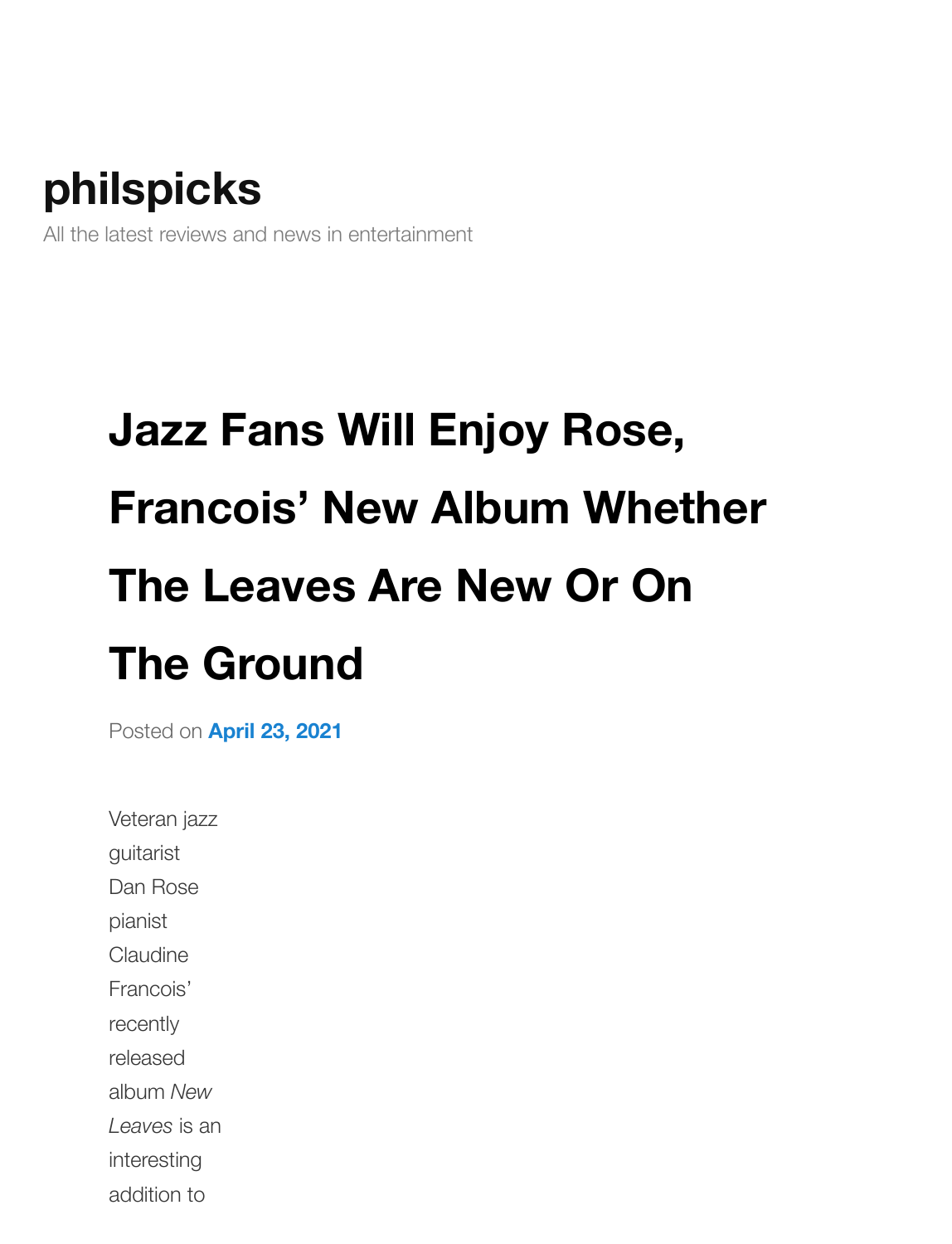this year's field of new jazz albums. Released March 5 through Ride Symbol **Records** alongside the re-issue of Rose's 2019 covers compilation, *Last Night…*, the nine-song record is a presentation



**—** Courtesy: Ride Symbol Records

that will appeal equally to Rose's established audience base and to jazz fans in general. That is due in no small part to the songs that make up the album's body. They will be discussed shortly. The liner notes presented in the album's packaging also plays into that appeal and will be discussed a little later. The album's production rounds out its most important elements and will also be discussed later. Each item noted here is important in its own way to the whole of the album's presentation. All things considered, they make this album a positive new offering from Rose and Francois.

Dan Rose and Claudine Francois' new joint effort, *New Leaves* is a work that every lover of jazz will agree is well worth hearing. The 47-minute record's success comes in part through its featured songs. The songs in question are a mix of original compositions and covers. The covers make up the majority of the album's body, at a total of five songs. The other four songs are originals composed by Rose and Francois. The featured covers are important to note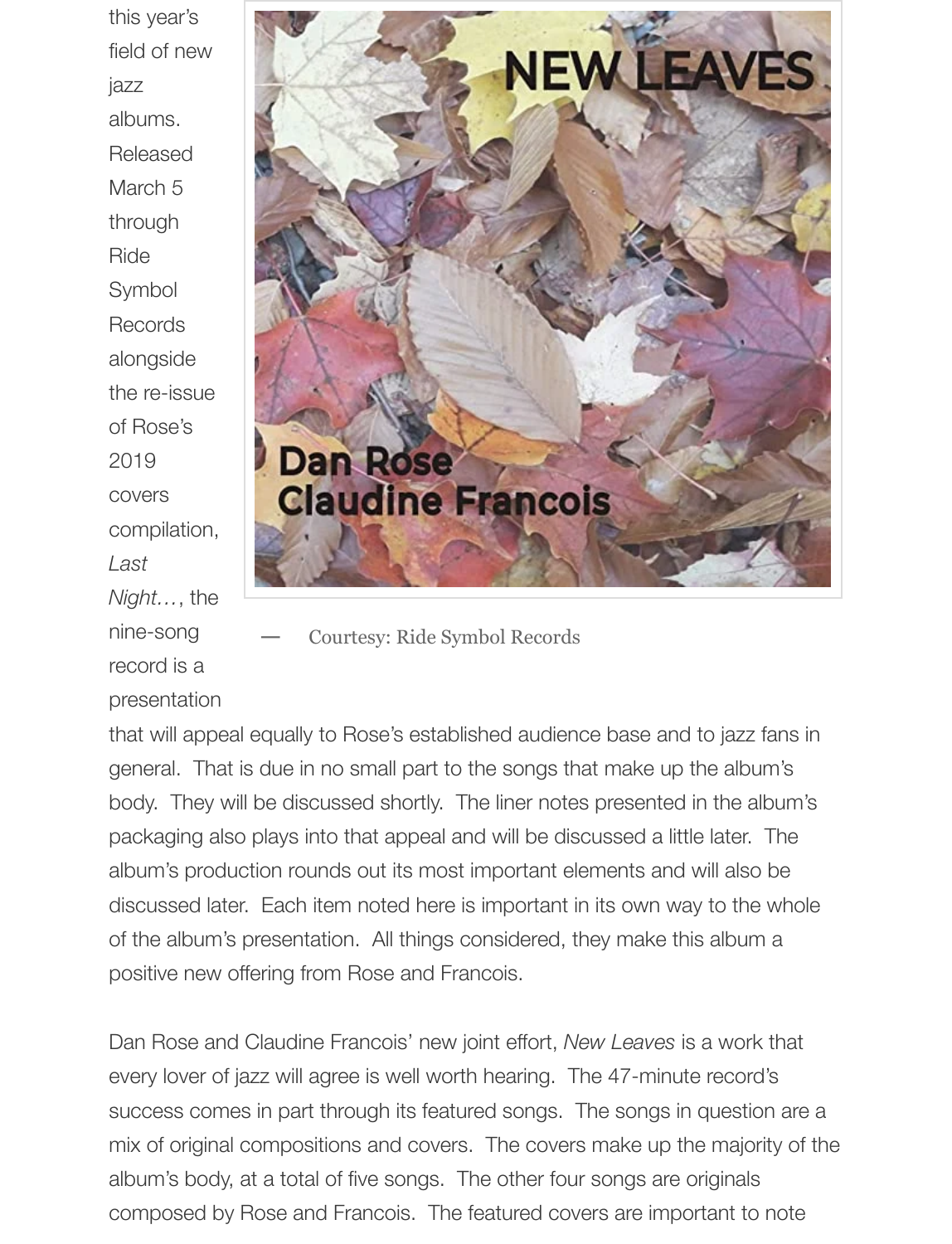because while they were crafted by relatively well-known figures — Thelonius Monk, Horace Silver, Steve Swallow, Carla Bley, and Mal Waldron – Monk is by far the most well-known of that group. Keeping this in mind, opting for songs that are largely anything but standards once again gives listeners something original. It introduces those listeners to composers and artists (and in turn, songs) of which they likely were otherwise unaware. That is the case even with the notoriety of figures, such as Silver and Swallow. The original compositions, which are rich in their content and performances, juxtapose the noted covers to offer listeners even more reason to remain engaged and entertained throughout the course of the nearly 50-minute recording. That is because of the variety that they collectively offer listeners. The mix of originals and covers here forms a solid foundation for the album. The liner notes that are presented in the album's packaging build on that foundation, making for their own appeal.

The liner notes that are featured in *New Leaves* are important because of the background that they offer for the record's featured original compositions. Listeners will be interested to learn, for instance, 'Le Desert' was an original but not necessarily new composition from Francois. She points out of the song that the composition was years old and stemmed from a trip that she took to Africa. The background that Francois offers is brief, but still enough to create more interesting for listeners. The rest of the story will be left for listeners to discover for themselves. On another note, Rose points out of 'The New Leaf' and 'Yes I Do' are essentially companion works to one another. That is interesting considering that the songs are separated in the record's sequencing. Again, audiences will be left to learn more for themselves.

Rose and Francois are not the only figures who share their thoughts about the album in its liner notes. Donald Elfman, who served as one of the album's two executive producers — alongside David Preiser — also chimes in with his own thoughts. Elfman (this critic does not know if he is any relation to famed composer/producer Danny Elfman) speaks highly of Rose and Francois in regards to their talents, abilities, and the result of their partnership in this recording. Audiences will be left to read the comments themselves, too. Needless to say, the comments are inspiring in their own right. Between Elfman's comments and those from Rose and Franncois, the album develops more depth what with the background on the original compositions and the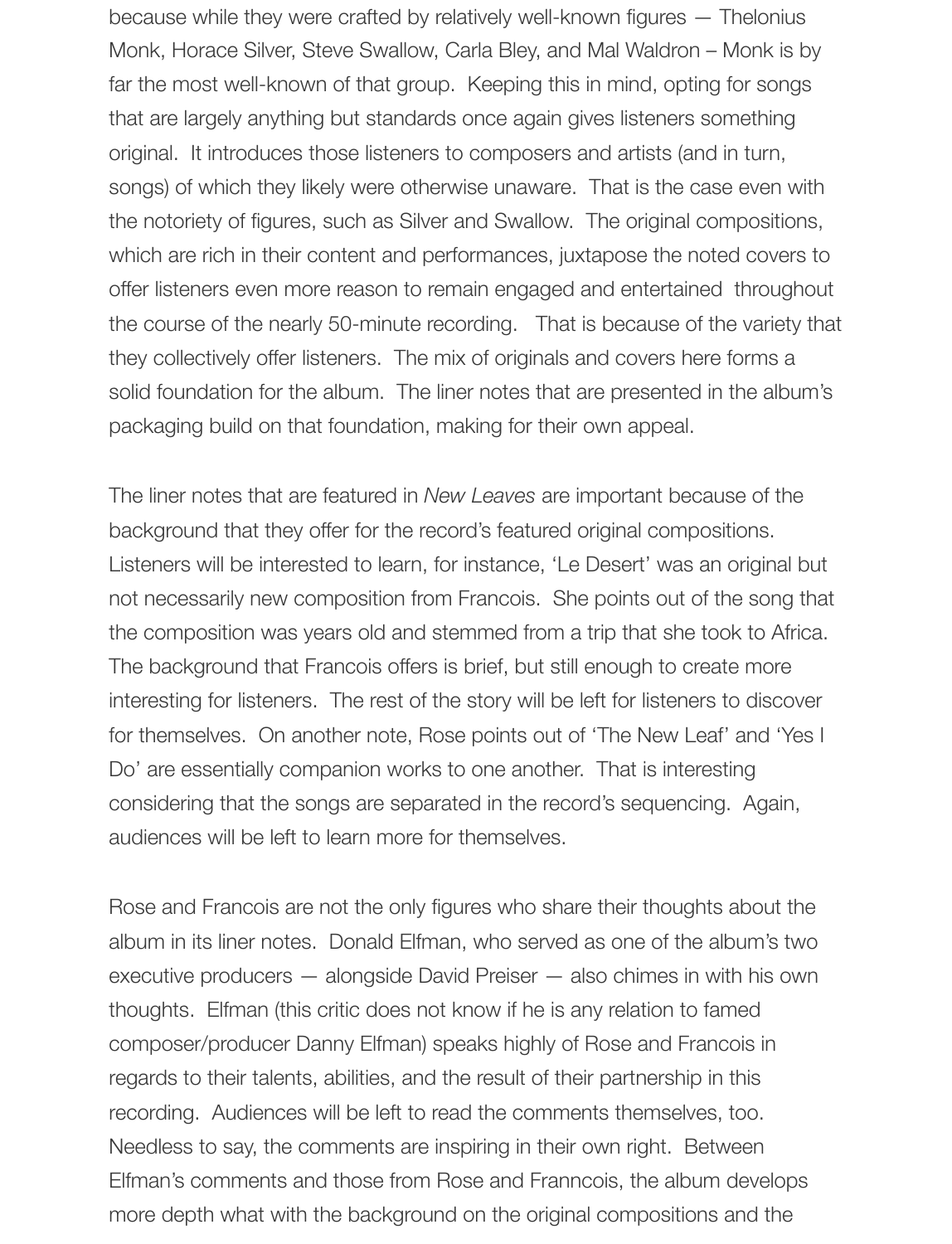personal thoughts on the album's creation shared here. Keeping this in mind, the album's liner notes prove clearly, their importance to the album's overall presentation. They are just one more part of what makes the album appealing. The record's production puts the finishing touch to its presentation.

## **We've received your report.**

Thanks for your feedback!

REPORT SUBMITTED

The presentation that went into *New Leaves* is important to note because as with *Last Night….* This record is so soft and intimate from start to end. The quiet, relaxed nature and sound in each of the album's compositions means that once again, the utmost attention had to be paid to the balance in the guitar and piano both between the pair and within themselves in terms of dynamics. As listeners will note, Rose and Francois perfectly compliment one another throughout the record in both cases. The result is that much like Miles Davis' timeless album *Kind of Blue*, this record ultimately proves one that jazz fans will find just as welcome playing as the warm breezes of summer blow into the house, as on the radio on a rainy summer and spring day. As a matter of fact, the balance exhibited through the production even makes the general effect such that the gentle, positive vibes will even make it welcome on the radio as wood crackles in warm fireplace on a freezing winter night. The production makes the record's sound and mood that powerful in its simplicity. When this is considered along with the impact of the album's liner notes and featured songs, the whole of these elements makes *New Leaves* a record that any jazz fan will find enjoyable whether the leaves are on the ground or on the trees.

Dan Rose and Claudine Francois' new album *New Leaves* is a welcome addition to this year's field of new jazz albums. That is due in part to its featured songs. The songs in question offer listeners a mix of original material and covers. The covers are just as unique in their simple presentations as the original compositions. That overall presentation makes for plenty of engagement and entertainment among listeners. The background that the liner notes add to the original compositions adds even more to that engagement and entertainment. The album's production puts the finishing touch to its presentation, bringing everything together. It makes the record's general effect so powerful in its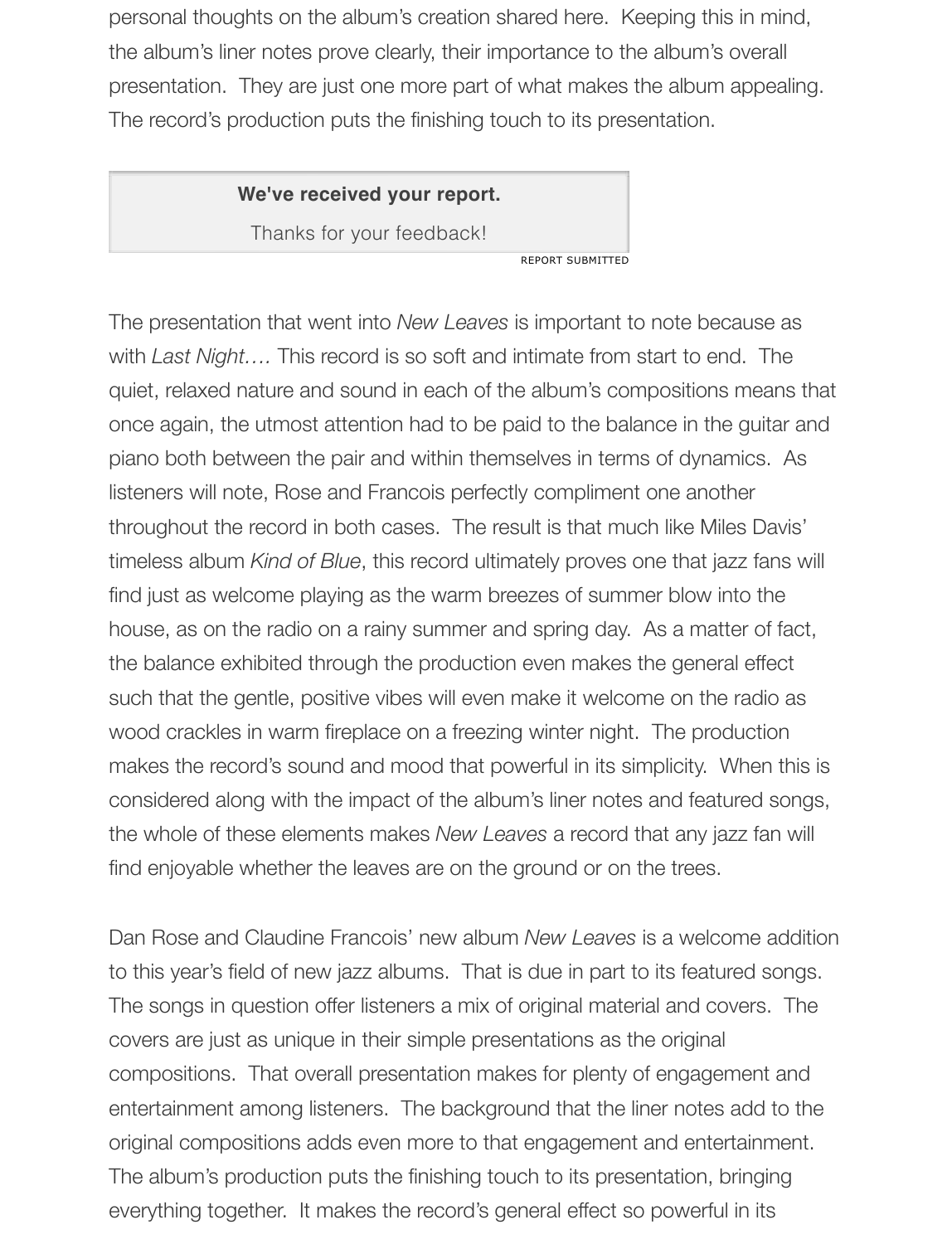simplicity, making the album a work that will help set the mood in any setting any time of year. When one considers that impact along with the impact of the album's liner notes and songs in general, the whole of those elements makes the album in whole proof positive that sometimes, less really is more. *New Leaves* is available now. More i[nformation on](https://danrosemusic.com/) *New Leaves* is available along with Dan Rose's latest news at https://danrosemusic.com.

To [keep up with the latest entertainment](https://www.facebook.com/philspicks) reviews and news, go online to https://www.facebook.com/philspicks and "Like" it. Fans can always keep up wi[th the latest entertainment reviews](https://philspicks.wordpress.com/) and news in the Phil's Picks blog at https://philspicks.wordpress.com.

| Advertisements              |                         |
|-----------------------------|-------------------------|
| Powered by wordads.co       |                         |
| We've received your report. |                         |
|                             |                         |
| Thanks for your feedback!   |                         |
|                             | <b>REPORT SUBMITTED</b> |

## **[SHARE THI](https://philspicks.wordpress.com/2021/04/23/jazz-fans-will-enjoy-rose-francois-new-album-whether-the-leaves-are-new-or-on-the-ground/?share=twitter&nb=1)[S:](https://philspicks.wordpress.com/2021/04/23/jazz-fans-will-enjoy-rose-francois-new-album-whether-the-leaves-are-new-or-on-the-ground/?share=facebook&nb=1)**



Be the first to like this.